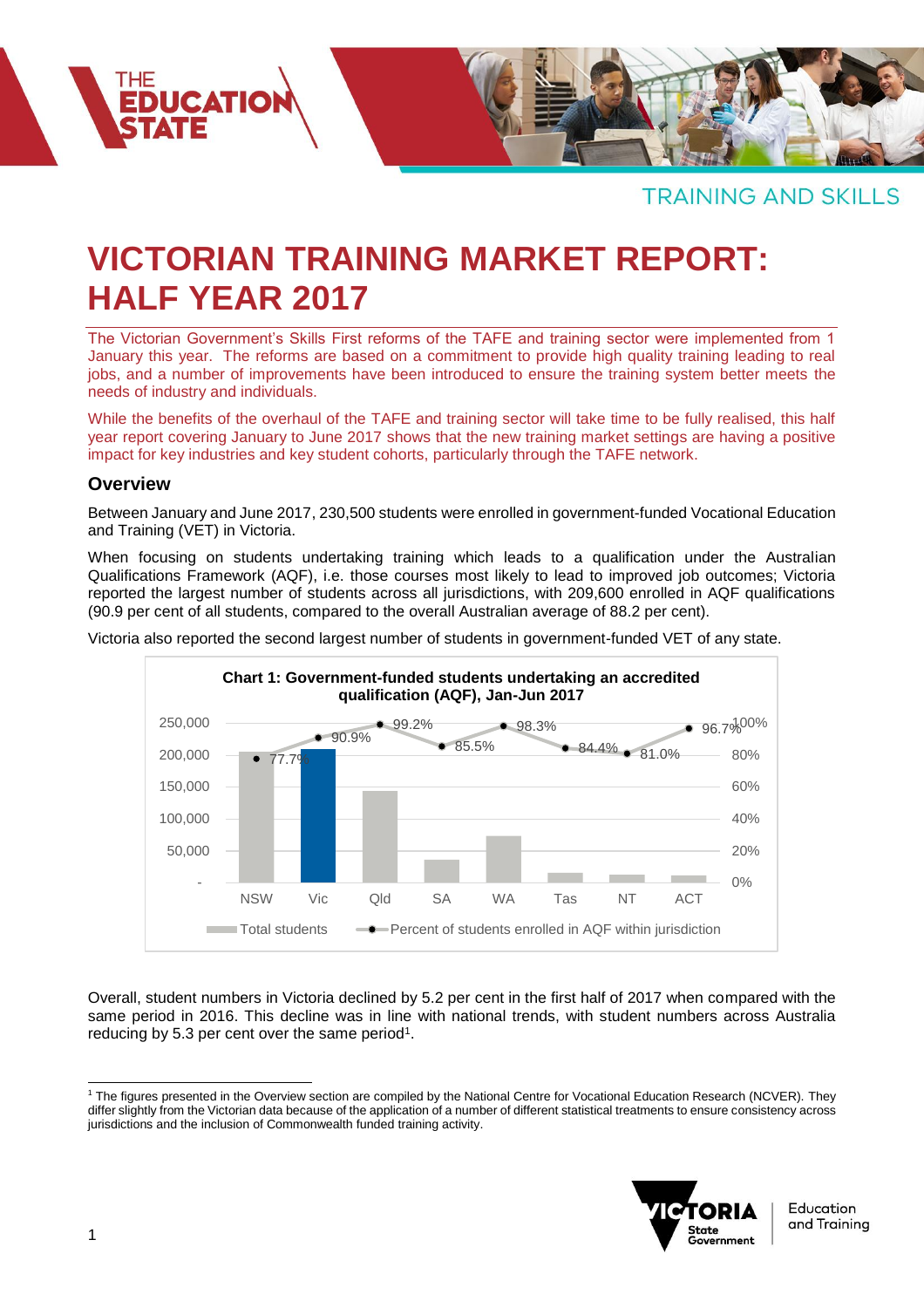

Victoria has made a significant commitment to supporting the TAFE system as part of the Skills First reforms. This commitment is now showing positive returns as Victoria is the only<br>state to show an state to show an increase in the number of government-funded TAFE and Dual Sector University students between January - June 2016 to January - June 2017.



The rest of this report presents data submitted to the Department of Education and Training by contracted training providers, and presents a summary of training activity in the first half of 2017, compared to the same period in 2016, to highlight changes over time.

### **Government-funded VET in Victoria**

Between 1 January and 30 June 2017, there were 118,349 new course enrolments (commencements) in government-funded VET across Victoria and 122,313 continuing enrolments (i.e. students continuing their course from previous years). Of these, TAFE/Dual Sector Universities accounted for 47.3% of commencements (56,018); 40.9 per cent of continuing enrolments and 44 per cent of total enrolments in the period January – June 2017.

#### **Table 1: Government-funded VET delivery**

|                                             | $Jan - Jun 2016$ | $Jan - Jun 2017$ | Percentage change |
|---------------------------------------------|------------------|------------------|-------------------|
| <b>New enrolments (commencements)</b>       | 131,966          | 118.349          | $-10.3$           |
| <b>TAFE/Dual Sector delivery</b><br>$\circ$ | 53,298 (40.4%)   | 56,018 (47.3%)   | $+5.1%$           |
| <b>Continuing enrolments</b>                | 133.058          | 122,313          | $-8.1$            |
| <b>TAFE/Dual Sector delivery</b><br>$\circ$ | 44,418 (33.4%)   | 49,972 (40.9%)   | $+12.5%$          |
| <b>Total enrolments</b>                     | 265.024          | 240.662          | $-9.2$            |
| <b>TAFE/Dual Sector delivery</b><br>$\circ$ | 97,716 (36.9%)   | 105,990 (44.0%)  | $+8.5%$           |

**Note:** proportion of delivery by TAFE/Dual Sector Universities shown in brackets.

Overall, new enrolments (commencements) represent 49.2 per cent of training activity funded in the first half of 2017, similar to the same period in 2016, while continuing enrolments represent just over half of all total government-funded VET delivery.

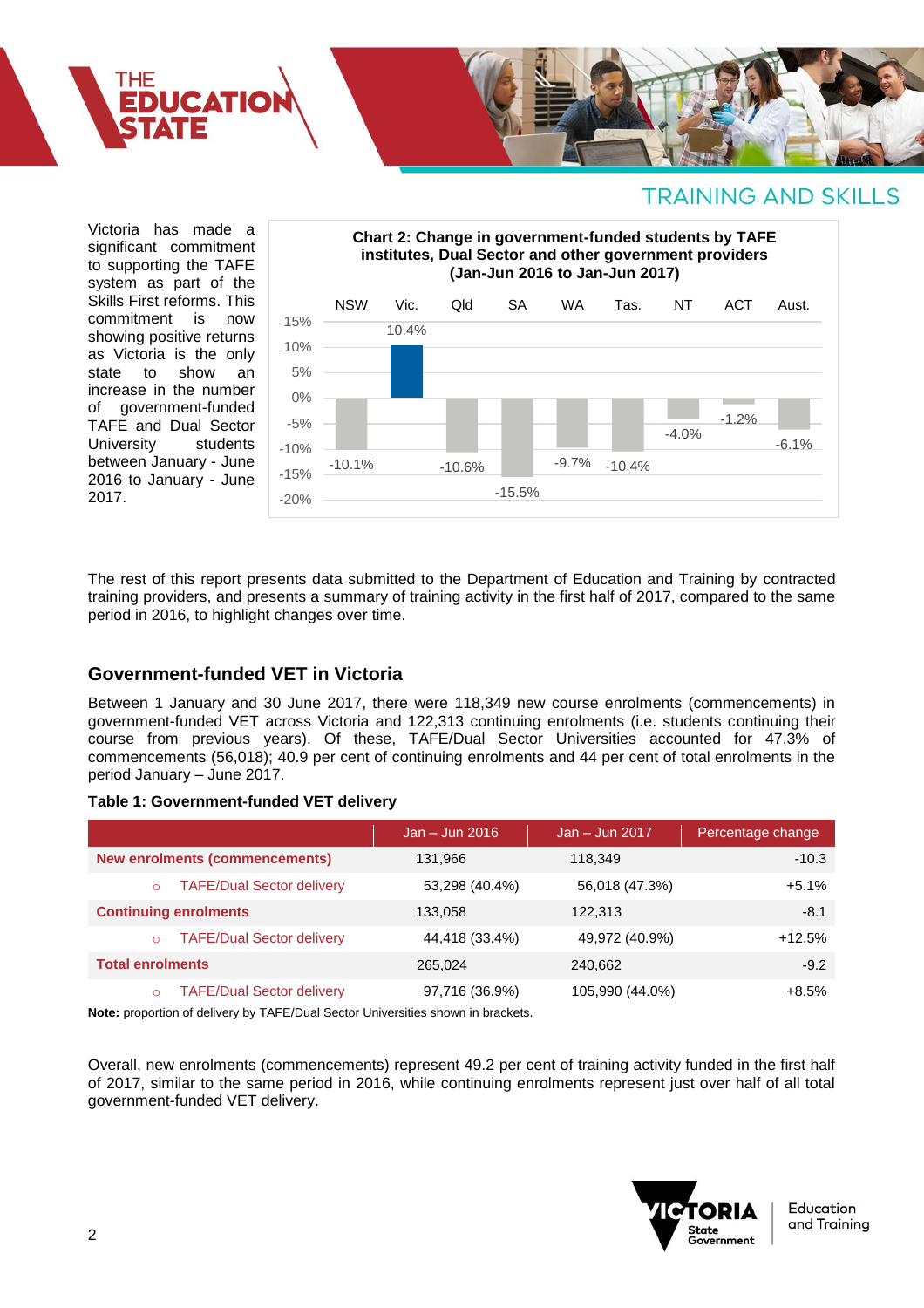

### **Training activity by provider type**

TAFEs and Dual Sector Universities accounted for 44 per cent of the market share of total enrolments in the six months to the end of June 2017, compared to 37 per cent for the same period in 2016. Adult and Community Education (ACE) providers have also seen an increase in their overall market share, while private providers have seen a decline.



### **Training for real jobs**

Skills First prioritises funding to courses that align with industry needs and workforce demands, have strong job outcomes and are linked to government priorities that are of greatest value to the Victorian economy. These include Apprenticeships, Infrastructure and Rail, and courses supportive of National Disability Insurance Scheme (NDIS) and Family Violence related occupations.

| Table 2: Government-funded commencements in government priority areas |  |  |
|-----------------------------------------------------------------------|--|--|
|                                                                       |  |  |

|                                   | All provider types<br>Jan - Jun 2017 |                                    | <b>TAFE/Dual Sector only</b>                |  |
|-----------------------------------|--------------------------------------|------------------------------------|---------------------------------------------|--|
|                                   | <b>Commencements</b>                 | Proportion of all<br>commencements | % increase:<br>Jan-Jun 2016 to Jan-Jun 2017 |  |
| <b>Apprenticeships</b>            | 8,708                                | 7.4%                               | $8.2*$                                      |  |
| <b>Family Violence and NDIS*</b>  | 21,600                               | 18.3%                              | 9.0 <sub>1</sub>                            |  |
| <b>Family Violence</b>            | 21,458                               | 18.1%                              | 9.0 <sub>1</sub>                            |  |
| <b>NDIS</b><br>$\circ$            | 10,423                               | 8.8%                               | 11.3 $\spadesuit$                           |  |
| Infrastructure and Rail*          | 6,208                                | 5.2%                               | $3.5+$                                      |  |
| <b>Infrastructure</b><br>$\Omega$ | 6,208                                | 5.2%                               | $3.5+$                                      |  |
| Rail                              | 5.217                                | 4.4%                               | $3.7^$                                      |  |

**Notes**: \*Almost all courses that support the NDIS related workforce also support the Family Violence workforce, and all courses that support Infrastructure related occupations also support Rail.

Apprenticeships that support Family Violence/NDIS and Infrastructure/Rail have been excluded from the FV/NDIS and Infrastructure/Rail figures to avoid double counting.

Delivery by TAFEs and Dual Sector Universities in these courses increased in the first half of 2017 when compared with the same period in 2016, and accounted for 47.3 per cent of all commencements in 2017, compared to 40.4 per cent in 2016. This highlights that the TAFE network is responding positively to the government's priority workforce areas.



Education and Training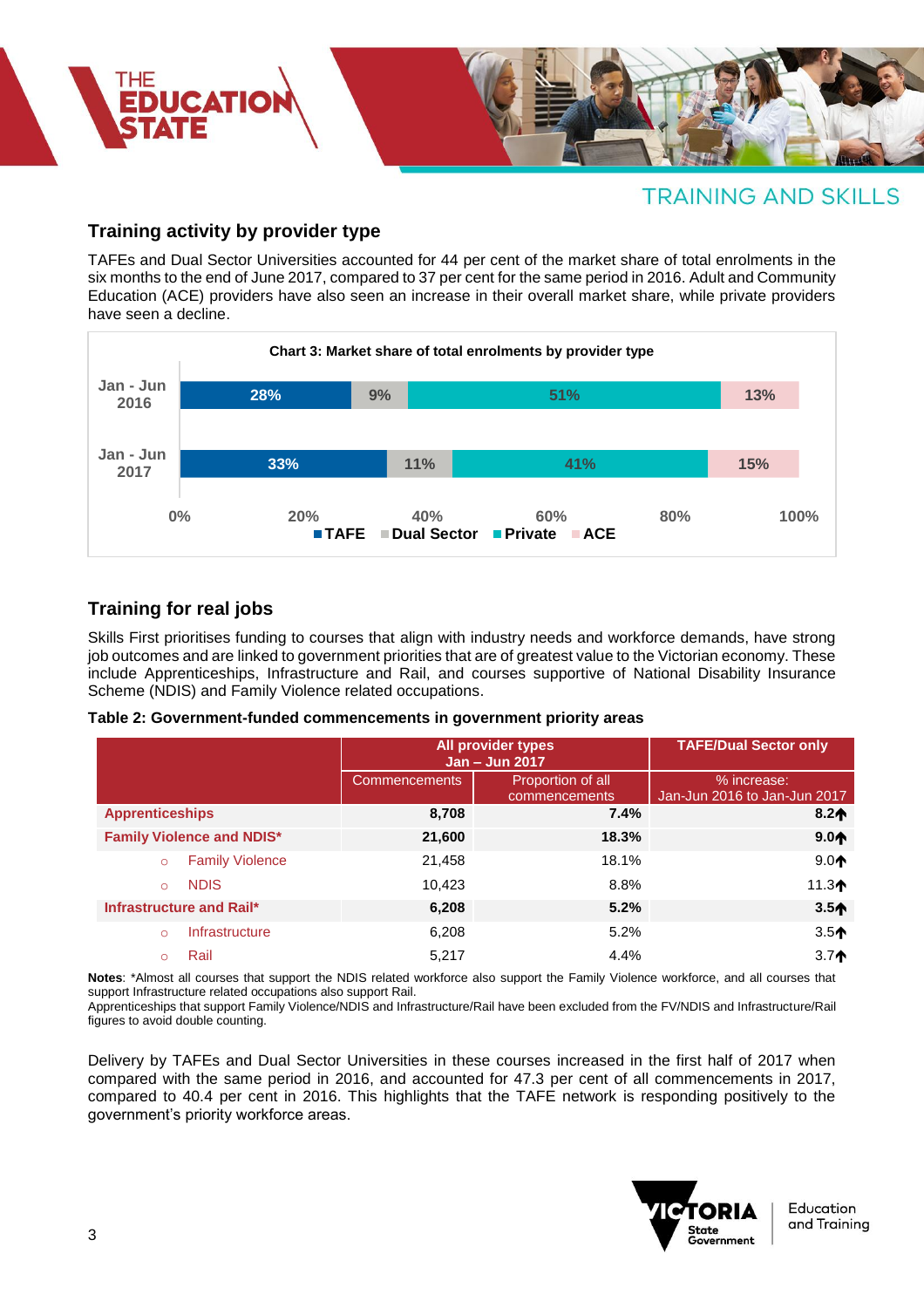

#### **Table 3: Commencements by broad industry area**

| Commencements: Jan - Jun 2017                          |        |  |  |
|--------------------------------------------------------|--------|--|--|
| <b>Health Care and Social Assistance</b>               | 22,819 |  |  |
| <b>Construction</b>                                    | 15,597 |  |  |
| <b>Professional, Scientific and Technical Services</b> | 5.773  |  |  |
| <b>Education and Training</b>                          | 4.994  |  |  |
| <b>Manufacturing</b>                                   | 4.830  |  |  |

**Note:** Commencement numbers shown in Table 2 are also represented at the broad industry level in Table 3.

Table 3 summarises commencements between January and June 2017 in some of the key employing sectors of the Victorian economy, with high levels of commencements in Health Care and Social Assistance and Construction. These five industry areas represented 40 per cent of commencements in the first half of 2017, 57.2 per cent of which were delivered by TAFEs/Dual Sector Universities.

### **Key cohorts**

One of the aims of Skills First is to ensure that the government-funded VET system in Victoria is equitable and addresses disadvantage.

Alongside the Adult and Community Education sector, TAFEs and Dual Sector Universities play a critical role in achieving this aim. For example, between January and June 2017, of all 118,349 commencements (see Table 1), 38.7 per cent were by students who had no prior Certificate III (aged 20-64) and 30 per cent were by students who were unemployed.

TAFEs and Dual Sector Universities have also increased their delivery across almost all key cohorts between the first half of 2016 and 2017, especially with Culturally and Linguistically Diverse (CALD) students, Indigenous students, those with no prior Certificate III and women.

#### **Table 4: Total commencements in key student cohorts**

|                                       | <b>Total commencements (all providers)</b> |                                                    | <b>Delivery by TAFE/Dual Sector</b>                          |                                                   |
|---------------------------------------|--------------------------------------------|----------------------------------------------------|--------------------------------------------------------------|---------------------------------------------------|
|                                       | Number of<br>commencements<br>Jan-Jun 2017 | Proportion of all<br>commencements<br>Jan-Jun 2017 | % of total<br>commencements<br>in key cohort<br>Jan-Jun 2017 | % increase:<br>Jan-Jun 2016<br>to Jan-Jun<br>2017 |
| Early school leavers (aged 15-19)     | 7,049                                      | $6.0\%$                                            | 76.6%                                                        | $-1.5\bigstar$                                    |
| No prior Certificate III (aged 20-64) | 45,773                                     | 38.7%                                              | 47.7%                                                        | $+7.3+$                                           |
| <b>Indigenous</b>                     | 2,258                                      | 1.9%                                               | 45.6%                                                        | $+8.0$                                            |
| <b>People with a disability</b>       | 18,293                                     | 15.5%                                              | 34.4%                                                        | $+2.4*$                                           |
| <b>Women</b>                          | 62,998                                     | 53.2%                                              | 41.0%                                                        | $+6.94$                                           |
| <b>CALD</b>                           | 40,500                                     | 34.2%                                              | 37.1%                                                        | $+14.5^{\circ}$                                   |
| <b>Unemployed</b>                     | 35,556                                     | 30.0%                                              | 36.7%                                                        | $+4.7*$                                           |

**Notes:** Students may be represented in more than one key cohort e.g. student may have no prior Certificate III AND have a disability. CALD – Culturally and Linguistically Diverse (that is, speak a language other than English at home).